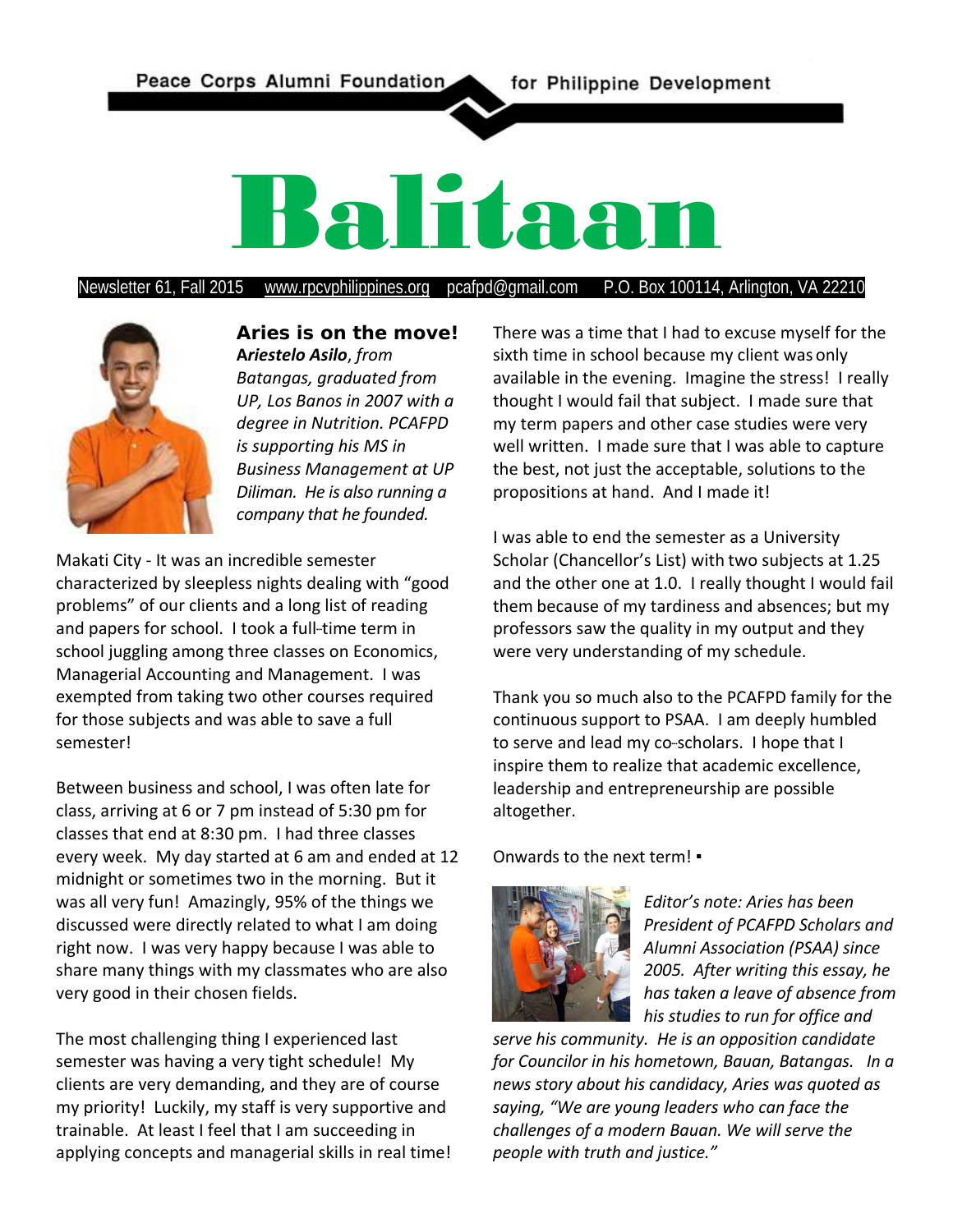

**He takes advantage of opportunities** *Hector Philippe Plame, from Negros Oriental, is majoring in Secondary Education at Foundation University.*

Every day is an opportunity given to us, an opportunity for us to enjoy every moment that may happen or that has happened already, an opportunity to reflect on what happened yesterday, to learn from the mistakes we have made, to accept that things happen in perfect timing, by chance, or by accident. Every day is an opportunity for us to imagine the future that we have dreamed of achieving. But, we know that things happen at a fast pace.

Yes! I am already in my 2nd Year in college. Before classes started, I volunteered in Basay National High School to make IDs, starting with the pictures up to the layout. It was fun because I really enjoyed what I was doing. Even though I was not able to do the printing, I'm still proud of myself because I finished the layout in just one week. Then, I went to Dumaguete City to prepare for class.

My morning classes started at 7 o'clock and ended at 11:30 am. Then in the afternoon, my classes started at 1:30 and went until 6:30 in the evening. Although my schedule was very tight this semester, I managed well the six major subjects and one minor subject. My experiences this semester were productive.

I joined the 2nd Year group for the NutriSayaw during the Nutrition Month Culmination, and we won 3rd place. Also, I was one of the members of the College of Education Folk Dancers who competed for the Paligsahan sa Katuubong Sayaw during the culmination of Buwan ng Wika, and we won 1st place. I, and my partner April, represented the 2nd Year for the Dance Sports Competition and we won 3rd place. I was also one of the representatives of Foundation University in Tourism Roadshow, held in various barangays around Dumaguete City. I volunteered during the Clean-up Drive along Dr.

Miciano Road every Saturday during July and August. Also, I volunteered in the Clean-up Movement for Banica River. I was a facilitator during Science Week (September 21-24, 2015) as a General Science major. I was also awarded "Best Rebutallist" during the Filipino debate on September 29, 2015. Indeed, these experiences were really meaningful to me because of the values I acquired which have made me a better person and molded me into who will I be in the future. •

**Hard work pays off** *Fritz Xenon Cabugao, from Batanes, is studying Electronics and Communication Engineering at the University of Saint Louis in Tuguegarao.*



I was so afraid the past semester because I was on

probation due to my failing grade in MECH 1. But despite this, I used the experience as a stepping stone to continue to strive and study. I thought of my parents, who would not be able to support me if I lose this scholarship that has been entrusted to me. So I did my best, with no time to waste. I was at my desk every night reviewing lessons for the next day. And yes! It was so worth it. I passed all my subjects this semester.

I did not encounter financial problems; the allowance that my scholarship has given to me is just enough. I know how to budget my money. Sometimes there are emergency situations where I have to use money that is not in my budget; yet, I still know how to manage my money.

This was the semester that we had our departmental day. I chose basketball and table tennis and I played well. I was so happy that I could play games. Our body sometimes needs time to rest for our mind to think well.

I am now half way to earning my degree; and can't wait to graduate and pass the board exam so that I can repay those who guided and motivated me. Soon I will be one of the contributors to the development of our country. ▪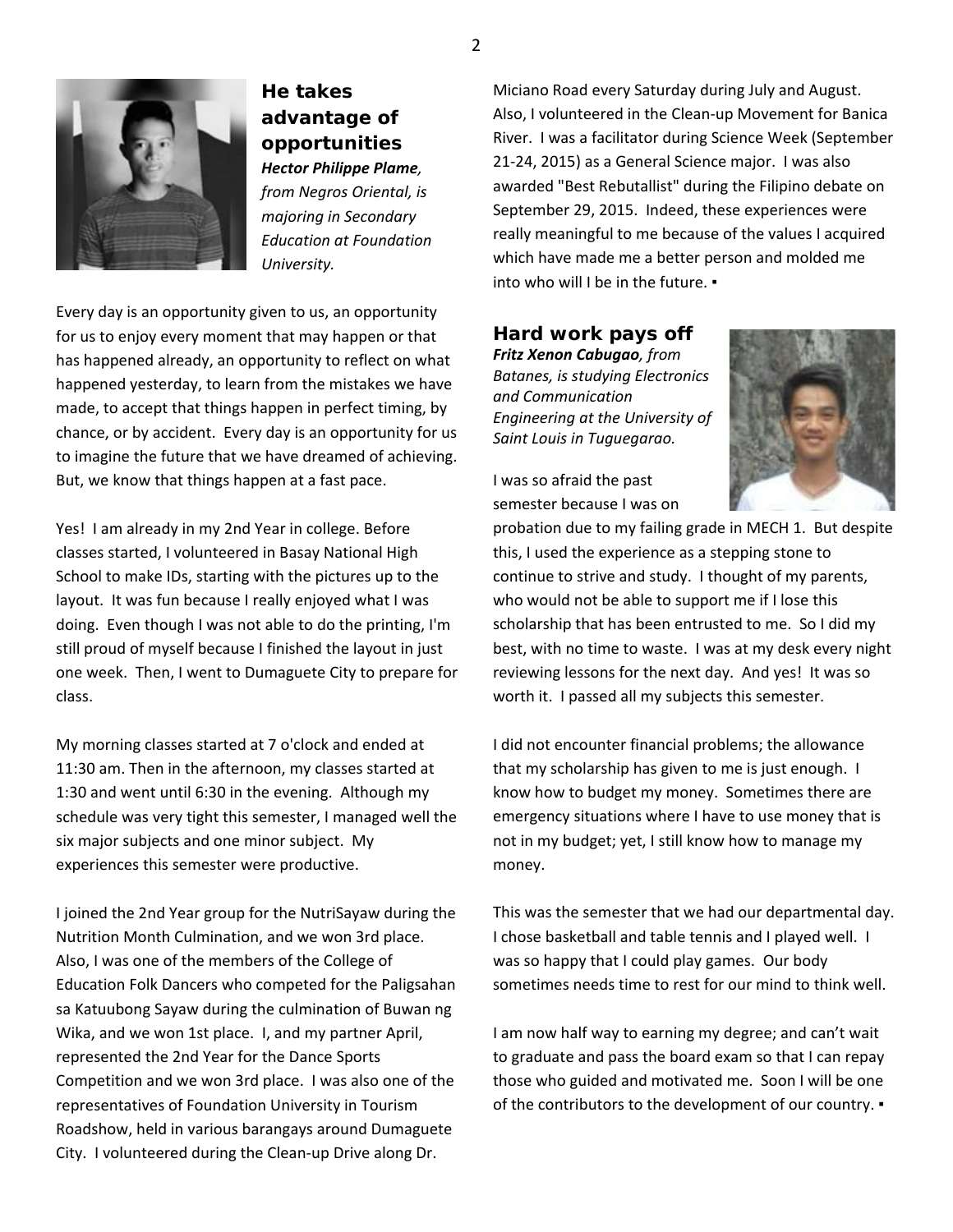**PCAFPD supporters are still active in the Philippines -** In addition to their financial support for PCAFPD scholarships; we know that many RPCVs who served in the Philippines have made other long-term commitments to the country. Below is some information about several of the programs our supporters have created and sustain. PCAFPD congratulates them and encourages you to go to their websites for more information.



**Humanitarian Efforts to Lessen Poverty, The H.E.L.P. Foundation**, was created by **Keith Hooper (Bukidnon 1966-68)** and his wife Paterna in 2004. H.E.L.P is working on projects in Health, Literacy, Livelihood and Microcredit, primarily in

Bukidnon on Mindanao. In his most recent newsletter, Keith reported that in the last 11 years the school sponsorship program has grown from 35 students sponsored in school in 2005 to 270 students in 2015. Individuals, families, Rotary Clubs and churches sponsor specific children beginning with elementary school and continuing through high school and college. The livelihood projects where women make exportable bags, jewelry, greeting cards, etc. has marketed over \$15,000 worth of products, with all of the money going back to the makers. The HELP Foundation has continued to provide meals and health education to indigent mothers and their malnourished children in the area surrounding its base in Talakag, Bukidnon. You can find details about all of these projects, and more, on the website **[www.thehelpfoundation.com.](http://www.thehelpfoundation.com/)** You will be inspired by the amazing work that Keith and Pat have been doing. •



# **ENCA Eco-Tourism and**

**Organic Farm** near Tublay, Benguet, opened in 2006 as an ecotourism space; a community and environmental education venue; and a model for indigenous farming

practices. Its education and advocacy programs ensure that Filipino farmers have access to organic seeds, local youth participate in environmental education camps, and Ibaloi cultural practices are documented, taught and preserved. Through community-based tourism programs, ENCA visitors learn organic farming techniques and conduct meaningful service projects. **Sherry Manning (Benguet, 2006-08)** lived with the Cosalans, owners of the farm, during her Peace Corps service. After

she returned home to the Denver area, Sherry founded **Friends of ENCA Farm**, a nonprofit that supports ENCA Eco-Tourism and Organic Farm. It will launch a 14-day servicebased travel program to the Philippines in the fall of 2016.



Find out more about the meaningful work that Sherry and her group are doing at

**[www.encaorganicfarm.com](http://www.encaorganicfarm.com/)** and learn how you can support its efforts to sustain past practices and prepare for climate change. ▪



## **Miribiris Garden and Nature Center**, near Salvación, Santo Domingo, Albay, is "a cross between a botanical garden, a forest, a

hobby garden and a small farm", in the words of its owners Chris and Glenda

Newhall. **Chris Newhall (Albay 1970-76)** taught geology at Aquinas University on Legazpi City while he was a Peace Corps Volunteer. He later worked as a volcanologist with the US Geological Survey and as professor of earth science. When he retired in 2006,

he and his Filipina wife, Glenda, returned to Albay, and acquired the farm and beach-front that is now the Miribiris Garden and Nature Center, which is open to



the public for visits, overnight stays and events. Go to **[www.miribirisgarden.org](http://www.miribirisgarden.org/)** to learn more about the center and about pillow lava from an ancient volcano that Chris has discovered on the beach at the site. The photo is of Chris with the pillow lava. ▪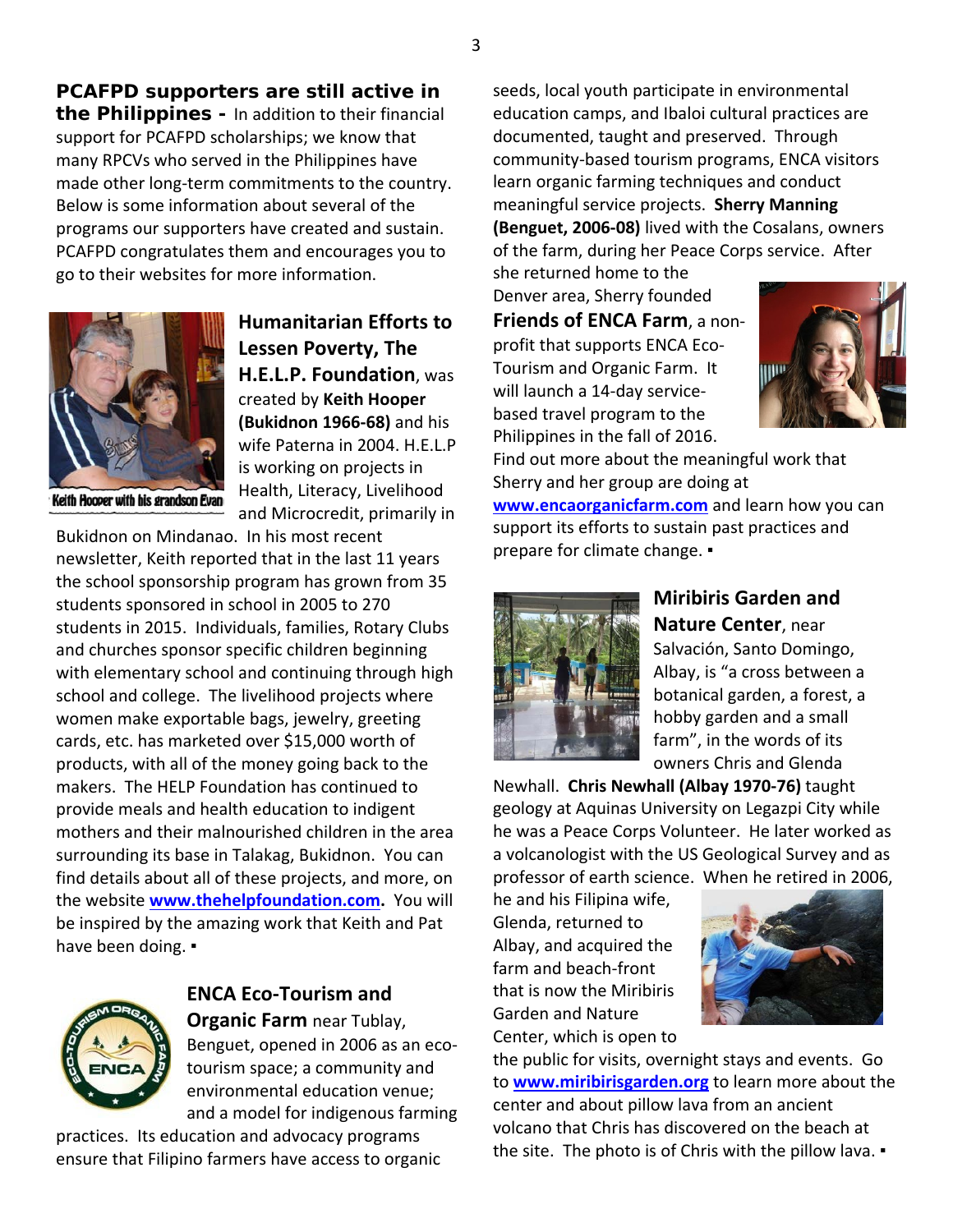### **He studies environmental engineering so he can innovate and reform**

*Karyl Blaine Dulnuan, from Ifugao, is majoring in Environmental Sanitary Engineering at the University of the Cordilleras.*

Education is a continuous process- an adventure inclusive of various challenges that we may encounter and happy moments and contentment until our quest has been reached. Patience, perseverance and prayer, will enable us to out-do circumstances and serve as masonry which will pave our way in pursuing our studies. However, we will stay motionless if no energy is involved so we have to be responsible.

And so, I worked to help, I reviewed to pass, I practiced to improve, and I was patient to finish my studies. I was responsible. For almost five school-years, I can now say that finally I'm left with only one subject to finish my course. I just have to wait for graduation day.



With my journey, the experience was great. It was as if I have ventured the whole world. I have seen different technical processes for Sewage and Water Treatment Plants. I helped a community. We did community service, a river

clean-up drive and planting of trees. I also visited watersheds and a sanitary landfill. I witnessed how construction works; and I have seen how construction products and materials are created. Behind those experiences, I learned something. Besides being responsible, I realized that people are the problem, and, at the same time, the solution for environmental issues. The earth is vulnerable to uncivilized acts of people. They destroy the environment and, as a result, they suffer. This is the reason why education is important since it is a solution. I chose to enroll in an environmental engineering course because I wanted to learn how to innovate and reform. Education is like a puzzle which tests an individual's ability in order to be solved but the answer is in our hands; and I guess I made it. •



### **Elimination Stage**

*John Paradero, from Negros Oriental, is majoring in Accountancy at Negros Oriental State University.*

Financial Accounting 1 is a most crucial part of the accounting life of a student. Success in this course is one of the ways to identify who

really can survive in this field of study. "Don't let the fear of failing be greater than the excitement of passing." This quotation from Robert Kiyosake was shared with us by our teacher.

I think of this quotation every time I take an examination, hoping I could really pass each test. My studies for this semester were the best of all the semesters. I topped the Physics examination - believe it or not, I got a grade of 100. I was also one of the top two in our Microeconomics class. I was also among the top ten in the rest of the subjects except Financial Accounting 1, which I failed in the midterm examination. I really do not know why I found Financial Accounting 1 so difficult. I tried my very best but it was not enough to make it. During the finals it was also very difficult. It is really probable that I will fail in Financial Accounting 1. I fear that I cannot pass it.

Junior Philippine Institute of Accountants (JPIA) week was one of the highlight events that I joined at Silliman University in July. I helped cook every weekend at Casa Miani-Arvedi and made snacks for the other boys. I joined a seminar held at Silliman University entitled Eleven Days of Sharing organized by SU student leaders from different departments. I also taught elementary school boys at Casa Miani how to read.

Well, I could say I completed my responsibilities this semester well enough. But, we cannot really deny the fact that in real life we encounter failures. All I can say is that I have nothing to worry about because everything happens for a reason.  $\cdot$ 

*Editor's note: Unfortunately, John did fail Financial Accounting 1, so he will go on PCAFPD probation for the next semester. During the probation period, he will be monitored and given assistance.*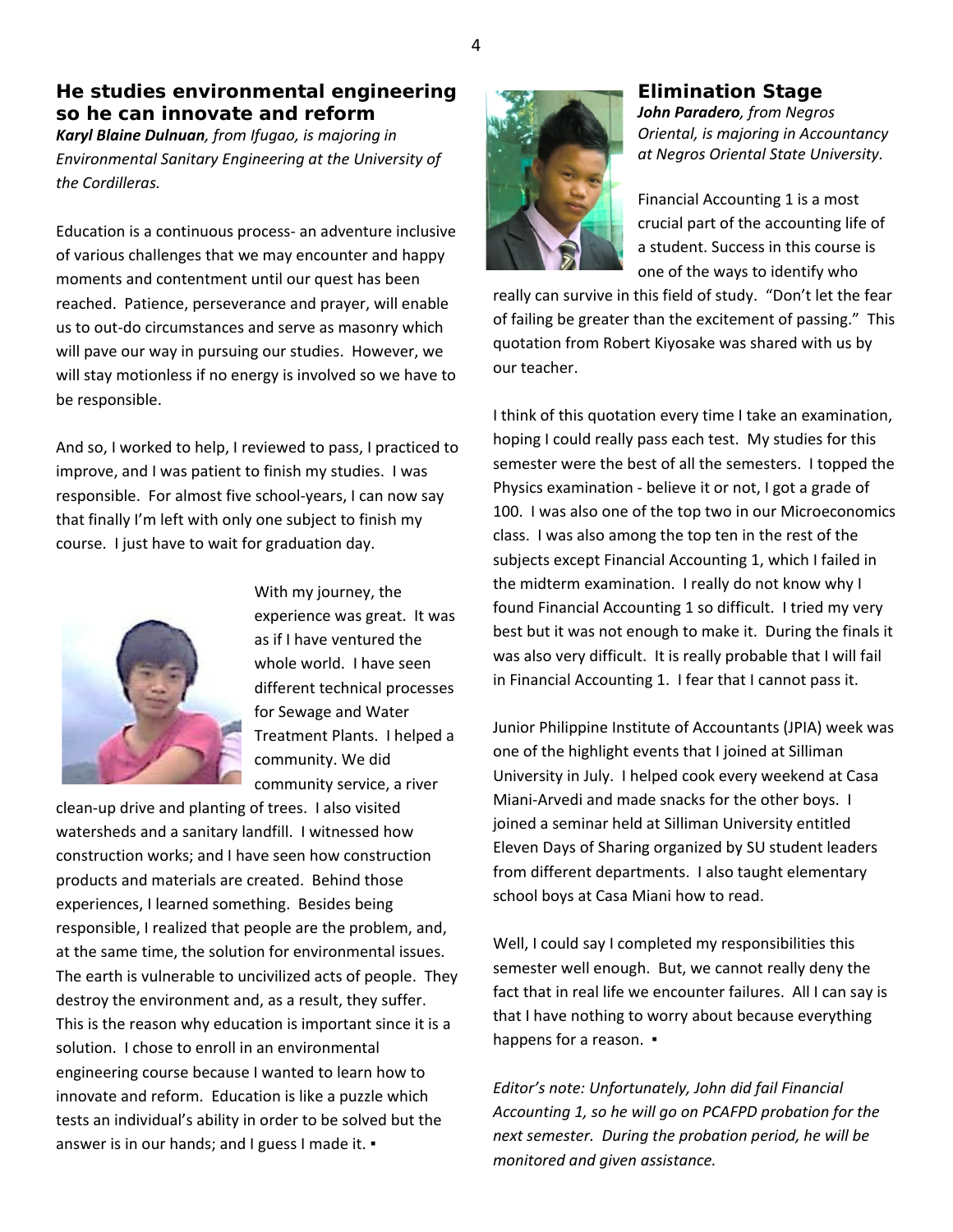**PC/Philippines Group I Continues Reunion Tradition**  *By Maureen Carroll*



In 2002, Group I began a tradition of holding its own reunion every two years in lieu of participating only in the Peace Corps Anniversary celebrations every five years in Washington with RPCVs from all countries and decades. The criteria for selecting a location include a willing host and a place of "sightseeing" interest. While we totally enjoy seeing each other and renewing our bonds, we don't spend the long weekend telling war stories. Hosts plan some group activities and leave plenty of time for individual interests. Since 2002, we have visited Chicago, Toronto, Boston, Pasadena/LA, and Eastern Oregon. In 2011, we skipped a group reunion alone in favor of joining in the 50<sup>th</sup> Anniversary celebrations in Washington, DC.

From September 15 to 18 this year, forty-four participants met in Richmond, VA, a city rich in attractions and great historical significance, and close to other great sights like Monticello in Charlottesville, Williamsburg and Jamestown. Our host was Susan Carlton, a Filipina who was married to one of our late cohorts, Tom Carlton, who passed away in 1992. With a few helpers from Washington, Susan and family staged a memorable weekend.

Highlights included an update on Peace Corps and PC/Philippines from a Peace Corps senior staff member, a slide presentation by a representative of the Richmond Valentine History Museum, a trolley tour of the entire city, an evening in an Irish pub, and a Philippine fiesta on Saturday night. *Lumpia, pancit*, *adobo*, and *leche flan* were among the delicious Asian fusion buffet items. Young FilAm dancers performed and Tom and Susan's daughter Elisabeth sang the classic *Dahil Sa Iyo*. A deejay

played all the great hits of the 60's including those popular in the Philippines—*Fly Me to the Moon, One More Chance, Wooden Heart*, etc. We even had a surprise visit from Elvis, and somehow or other despite it being our  $54<sup>th</sup>$  anniversary-- the dance floor was always full, especially for the Twist numbers. During the day on Saturday, people pursued their own interests, including trips to Monticello and Williamsburg, the State Capitol designed by Thomas Jefferson, the Edgar Allen Poe House, the Lewis Ginter Botanical Gardens and the extraordinary Virginia Museum of the Fine Arts. During "down" times, we gathered in a hospitality suite, which was decorated with Philippines artifacts and photos, scrap books, newspaper clippings and other memorabilia from our service.

On Sunday morning we concluded with a brunch at which we always have a short remembrance ceremony for our group members who have died, and we discuss hosts and locations for the next reunion. Much excitement now prevails since a couple who live in Santa Fe, NM, have picked up the baton to plan our next event there.

Members of Group I have been staunch supporters of PCAFPD throughout the years. Three are Board members. In the past, Group I has been an individual sponsor of a scholar and will donate extra proceeds from this year's event to the Foundation. ▪

**Be sure that you are included in the directory of the Peace Corps Community to be available in 2016** NPCA is creating the latest edition of a *Peace Corps Community Directory*. If you haven't received a postcard inviting you to contact Publishing Concepts (PCI) to update your information, you are still welcome to contact it and get your name in its records. Call 1-866-621-9502 (toll free) to verify/update the information they have about you or to add your name to its records. Let's help NPCA make this the most comprehensive listing of the Peace Corps community that has ever been published!

Get details at [www.peacecorpsconnect.org.](http://www.peacecorpsconnect.org/)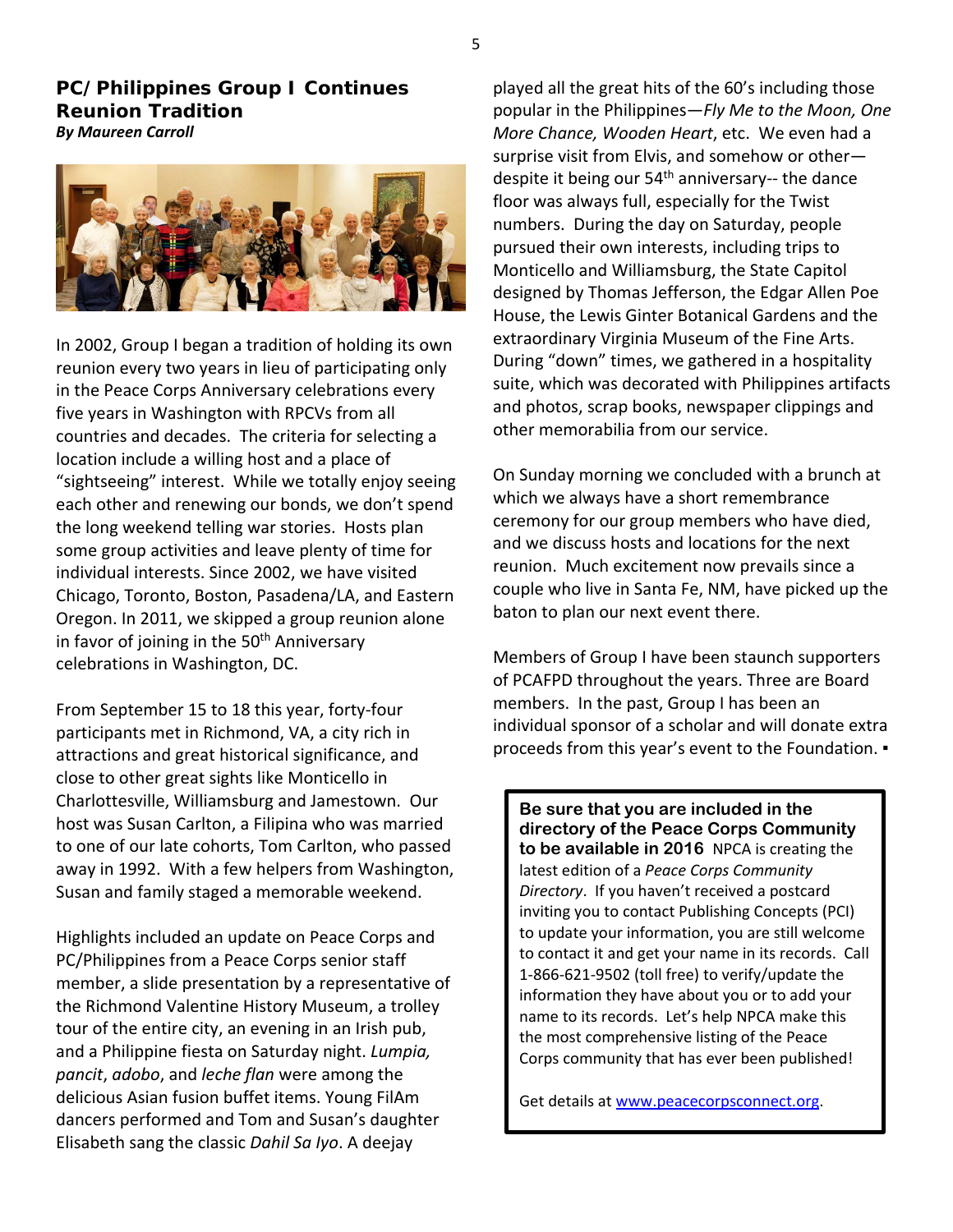## **Finding happiness while juggling employment & challenging professors**

*Kimberly M. Jacinto, from Antique, is studying Accounting at the University of Manila*

It was really great to be at school again after I stopped for a year. I am grateful to our father God, to my family and to the Peace Corp Alumni Foundation for their support towards my dream. It wasn't easy to be a transfer, irregular and working student at the same time. There is no problem being a working student since my employer, the Philippine Accrediting Association of Schools, Colleges & Universities (PAASCU) is very considerate of my studies. PAASCU also gives me wide knowledge about how to get quality education from schools.

It is the first time that I have been an irregular student. I choose my own subjects and schedule, but have no permanent classmates. Sometimes I feel like a fish out of water, but it is fine with me. I just set my mind that the most important thing is to gain knowledge.

I have been unhappy with two of my classes. I met my Computer Science professor for the first time three weeks after classes began. He informed us that he will give us a tutorial class that will meet twice a week. As time went on, he and I just met twice a month. I rarely found him in his faculty room. The other subject, Taxation and Law, with another professor, was also disappointing. That was a difficult subject for me since I should have taken it in my third year. The professor only met with us three times during the whole semester. Each time we went to his class, his student assistants just gave us exams and told us to do self-study. I was really craving the knowledge that I needed from this subject, so I just relied on my books. Learning Taxation and Law is important for my chosen course. I am worried about the grades I will get for these two subjects. The rest of my classes were good and I found them great.

As busy I am, I still spend my free time and days productively. I go to Bahay Tuluyan Organization to be a youth volunteer. I am helping in the preparation and facilitation of activities such as Community Day, Street Education, Drop In activities and Outreach programs. It is my real happiness, serving children in my community. ▪

#### **A letter from Jun Senara**

July 20, 2015,

Good day Sir Roland, and to the foundation to whom I owe everything,

By God's grace and mercy, the life which was just a dream 11 years ago, has turned into reality. I dreamed of becoming a teacher; that is all I wanted. I enjoy teaching and it completes me. Today I am writing to you as never before. I am writing to you as a public servant, a school teacher. Your financial support has not been wasted.

I am proud to inform the foundation that I am now serving in a community where the majority of the population comes from indigenous Samal families, whose source of living is primarily fishing and seaweed farming. I am at Arena Blanco National High School in one of the barangays that was affected by the Zamboanga Siege. It is a small school surrounded by mangroves with a population of about 1,200. 99% of the students are

Muslims and only 1% are Christians. The school serves as the only high school for students from the nearby islands of Tigtabon, Manalipa,



Panganak, Tumalutab and Bilang-bilang. Hence students who came from these island barangays ride a boat every day to attend classes.

After my substitute teaching from December 2014 until March 2015, God was so good to me (as He is always) that he heard my prayer and gave me a permanent teaching position in this school. Since June 2015, I have been a grade 10 adviser, a science teacher and in charge of the Science Laboratory.

I am enjoying my life now, and I thank you sir, and the foundation, for this dream come true. I am still adjusting to the demands of full time teaching, which requires a 101% commitment plus extended school work at home. A million thanks, Sir Roland and the foundation for this life that I am enjoying now. May God bless you abundantly.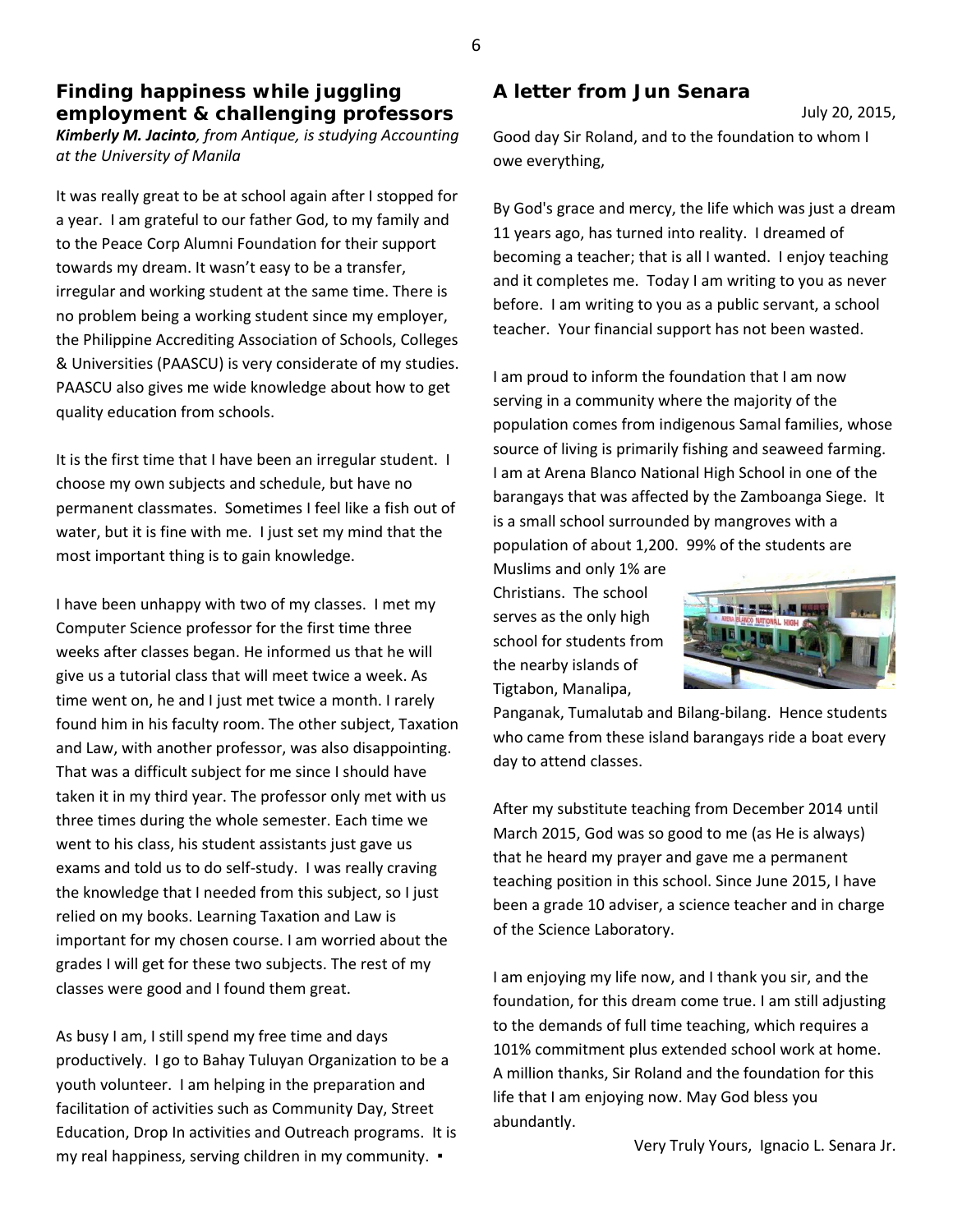

### **OJT – on the job training is her real education**

*Mary Jane D. Amarille, from Negros Occidental, is studying Management Accounting at Foundation University.*

Compared to a typical semester, my summer class was different because I started doing my practicum. I'm

treating this course as an avenue for me to use my acquired knowledge, enhance my skills and even discover any hidden potentials. That's the real education. It is not limited to the four walls of the classroom – rather it allows individuals to widen their horizons and get their foot in the door of the real world – for me, more specifically in the business arena.

My schedule was challenging, as I was doing my practicum in the two month summer session. Doing my 600-hour OJT in this short period was not easy. I still had to attend an afternoon class and fulfill the usual requirements of that course. But I didn't treat this as a problem; rather, I focused my attention on my new environment. I observed a lot during the first couple of days and started to do routine tasks such as filing documents, encoding, receiving calls and answering inquiries. I tried my best to familiarize myself with the usual transactions of the company, which was a renowned cooperative in the Visayas, Cebu CFI Community Cooperative. Every single day that I spent in the company was full of learning. I was able to develop my interpersonal skills. I was able to develop a good relationship with all members of the organization. Being honest in all my dealings with them, sincere and hardworking, I was able to win their favor. I am so proud that I was able to apply the things that I learned in the classroom. It was so rewarding to see the fruit of my labor.

Truly, education is a continuous process. We do not stop learning things in life, be it personal, academic, spiritual, etc. Having the right character and a desirable personality will be very essential in fortifying this learning process. Being grateful to everyone who continues to believe in our capabilities and talents is the right thing to do. Thanks a lot to those who helped get me to where am I today – to my sponsor the PCAFPD family, thank you so much. There is no exact word that I can express to say how grateful I am to be supported by you. Thanks for the care, guidance and financial help that you have extended. Without you, I don't know if I could realize my dreams. And to all the individuals who are always there to support me in different ways – to my family and friends, I'm so thankful to them. And most of all to my Almighty Father-Jehovah God who constantly showed His loving-kindness in every single second of my life. Another semester is yet to unfold, hopefully the values, lessons, skills and things that You have shared with me will be my guide, a lighted torch as I continue trudging the way of life. •

### **He gains confidence as he nears the end of his studies**

*Alnie Alojado, from Negros Occidental, is studying Social Work at the University of Negros Occidental Recoletos*

Another semester has ended, and again, it contributed to what I am becoming – a confident, stronger and better person. I can't help look back of what I was before I was given this chance; I was shy with low self-esteem and everything about the future was blurry. Today as I am writing this essay, I am smiling knowing I only have one semester left to finally finish my degree in Social Work. In no time I will be officially practicing this profession as a registered Social Worker.

Every day I am learning, I am becoming more mindful of my relationships with clients, the community, my family and colleagues. I am becoming sensitive to the needs of others and I am learning how to value people more. I can see how essential a good human relationship is in the field of Social Work. In my training, I can see how people disagree and argue, but at the end of the day, they value their relationship more than anything else and they work hard and communicate to provide their client with the best possible service they can offer. Seeing how selfless people I work with are, I feel deeply humbled and privileged that God has chosen me to be in this noble field to serve His people, especially the disadvantaged ones. I will always be grateful to PCAFPD for its continuous support in my journey to a brighter future. ▪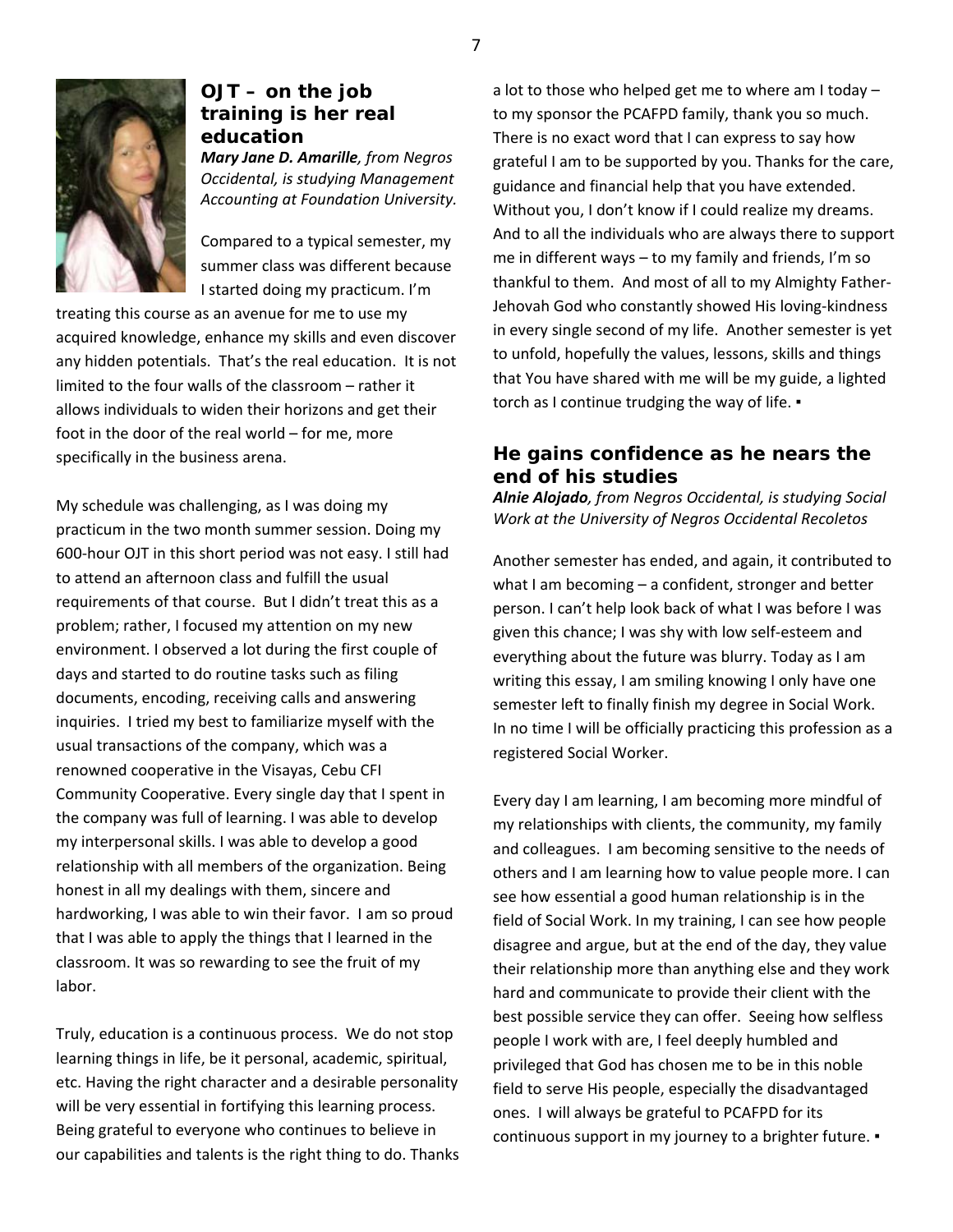*Contributions from our generous supporters***.** Thanks go to those listed below who made gifts to PCAFPD between May 6, 2015 and September 30, 2015. The plus (**+**) identifies those who made more than one contribution since our last report. In addition to those listed below, PCAFPD received donations from **The Ford Foundation** to match Paul Aleckson's gifts; from **The Bill Foye Philippine Scholarship Fund** ; and in honor of **the wedding of Paul Aleckson and Jennie McConaghy**. See story about those two special gifts on page 9. Numbered notes are at the end of the list.

| Miriam Aiken                     | OR          | George Grills +                | Canada    | Jerry Ogawa +                    | TN        |
|----------------------------------|-------------|--------------------------------|-----------|----------------------------------|-----------|
| Ginny Allen                      | <b>MA</b>   | <b>Judy Harrison</b>           | KS        | Mike Ollinger + (19)             | <b>MD</b> |
| Dick Ammann                      | WI          | Jo Ann Hersh                   | VA        | Phillip Buck Olsen               | HI        |
| Jeff Amundsen +                  | ΜN          | Gerard Hilliard + (8)          | <b>CT</b> | Jeanne Ormsby                    | <b>NC</b> |
| Nancy Foral Andal                | PA          | Steven T. Holbrook             | VA        | Kay Liner Parish                 | <b>MO</b> |
| Dave Baden                       | <b>MN</b>   | Mark Holt +                    | <b>NY</b> | Bill Peck (21)                   | GA        |
| Orlando Banogon (1)              | CA          | Dr. Richard Holzman            | MA        | Dave Perrin                      | <b>WA</b> |
| Pamela Groteluschen Bansbach     | CO          | Keith Hooper (9)               | ΚS        | Linda Henry Perron               | PA        |
| Stephen Banta                    | Philippines | Mark Horowitz                  | CO        | Ron & Lilia Peters + (22)        | IL        |
| <b>Claire Blanchard Bartlett</b> | MA          | Martha Allshouse Hull (10)     | CA        | Susan Pons (3)                   | PA        |
| Teddi Barron (2)                 | IA          | Jean Wilkinson Inglis (11)     | CO        | <b>Bob Purdy</b>                 | NC.       |
| Connie Coe Bauer +               | CA          | Dick Irish                     | VA        | Jon Quinlisk                     | <b>WV</b> |
| Terri Lee Bergman                | <b>VA</b>   | Loisann Jacovitz               | CA        | Dr. Mary Rainey                  | FL.       |
| Linda Cover Bigelow              | France      | Steve Jasper +                 | IN        | Carol Radomski                   | <b>MD</b> |
| Ben Bloom +                      | OH          | Jeff Jenks +                   | MI        | Barbara Rang                     | WI        |
| Samuel Boglio                    | VA          | Lee & Kay Jones                | VT        | Leslie Ann Reingold              | CO        |
| Kenneth Bollerud +               | NΥ          | Mike Kaplan (12)               | SC        | Alan & Adela Renninger           | CA        |
| Al Bradford +                    | MD          | Patricia MacDermot Kasdan (13) | DC        | Michael & Rufina Rice + (23)     | RI        |
| Anthony J. Brancato +            | <b>NC</b>   | Charles Kaza                   | MI        | Larry Robertshaw                 | AZ        |
| Marilyn Lathrop Brown +          | <b>MO</b>   | Sharon Keld                    | <b>NJ</b> | Michael Rodell                   | CT        |
| Charles D. Burtner +             | AZ          | Tom Kincaid (13)               | VA        | Paul Rodell                      | GA        |
| <b>Elinor Capehart</b>           | <b>VA</b>   | Joel Kolker                    | VA        | <b>Bernice Rohlich</b>           | TX        |
| Gerald Capozzalo (3)             | NJ          | Katherine Kowal                | <b>NC</b> | Eudora Roseman                   | PA        |
| <b>Bruce Casey</b>               | <b>SD</b>   | Lon Kramer (14)                | CT        | Ruth & Nick Royal + (24)         | CA        |
| Philie Chan                      | CA          | Jim Krogh                      | <b>ND</b> | Karen Rudio                      | MA        |
| Judith Claire                    | DC          | Steve Lahey                    | IA        | Jill Ruhlman                     | GA        |
| Linda Miller Clark               | MA          | James D. David Lehman          | Thailand  | Rich & Barbara Schneider         | AZ        |
| Helen R. Cooper + (4)            | MA          | Michael P. Levitt              | CA        | Brenda Brown Schoonover          | <b>NC</b> |
| Carol Cukier                     | MI          | Barbara & Warren Lewis         | VA        | Paul W. & Violet Schroder (6)    | IL.       |
| Jonathan J. Curtis               | TX          | Jay Litt +                     | FL.       | Charles Schwartz + (25)          | DC        |
| Pera & Margo Daniels +           | <b>NV</b>   | Katrina H. Looby (15)          | PA        | J. Michael Shafer                | <b>WA</b> |
| Carl & Yolanda Deal              | IL.         | James & Susan Lytle +          | PA        | Pat & Jack Shakshober (18)       | NY.       |
| Charles & Phoebe Dey             | <b>NH</b>   | Robert & Ruth Hull Manlove     | CA        | Clair & Thomas Sharpless         | <b>CT</b> |
| Judy Kealey Diaz +               | FL.         | Desiree Marmita (16)           | <b>NY</b> | <b>Richard Shirey</b>            | <b>NY</b> |
| Stephen Dienstfrey +             | VA          | Cathee Robb Marston (15)       | FL        | Bruce & Barbara Sims             | MT        |
| <b>Patrick Durst</b>             | Thailand    | Marilyn Maze                   | MD        | Claire Horan Smith +             | <b>MD</b> |
| William Knight Dustin            | <b>MN</b>   | Jon McCluskey (17)             | WI        | Don Smith (26)                   | IL        |
| Bruce Falk +                     | IL          | Marga McElroy                  | MA        | Barbara Gladysiewicz Soohoo (10) | CA        |
| Lloyd Feinberg (5)               | <b>RI</b>   | Judy & Dick McGinn             | OH        | Julie Stahli+                    | CO        |
| David W. Flaccus                 | <b>NY</b>   | Sarah Wilkinson McMeans        | DC        | Karen Steele                     | <b>NY</b> |
| Joseph & Joette Flora (6)        | SC          | Joan Hansen Meehan (18)        | ME        | Terry Sthymmel +                 | CA        |
| Virginia Foley +                 | CA          | Eric & Pamela Melby            | MD        | Carrie Storrs (6)                | IL        |
| Wendy R. Foulke                  | <b>NY</b>   | <b>Sydney Merz</b>             | DC        | Honorata C. Talavera             | IL.       |
| Gary Frankwick                   | TX          | Karen Miao                     | <b>NY</b> | John Tansey                      | VT        |
| Frank & Lydia Froschle           | <b>NM</b>   | Jane Petrich Miller            | <b>MO</b> | Walter R. Turner                 | <b>NC</b> |
| Sandra Mieseler Getter           | CO          | William Murphy                 | FL        | William Valentine                | MA        |
| Tracy Gleason +                  | CA          | Elaine Needleman (19)          | CA        | James O. Voss                    | IL.       |
| Arlene Goldberg +                | VA          | Jerry & Iris Nelson +          | CA        | Larrie Warren                    | AZ        |
| Ron Gratz                        | MI          | Tim Noe                        | FL.       | Kenneth Weaver                   | KS        |
| Bill Grifenhagen (7)             | <b>NC</b>   | Dennis O'Brien (20)            | FL.       | Richard Wetmore & family + (27)  | FL.       |
|                                  |             |                                |           |                                  |           |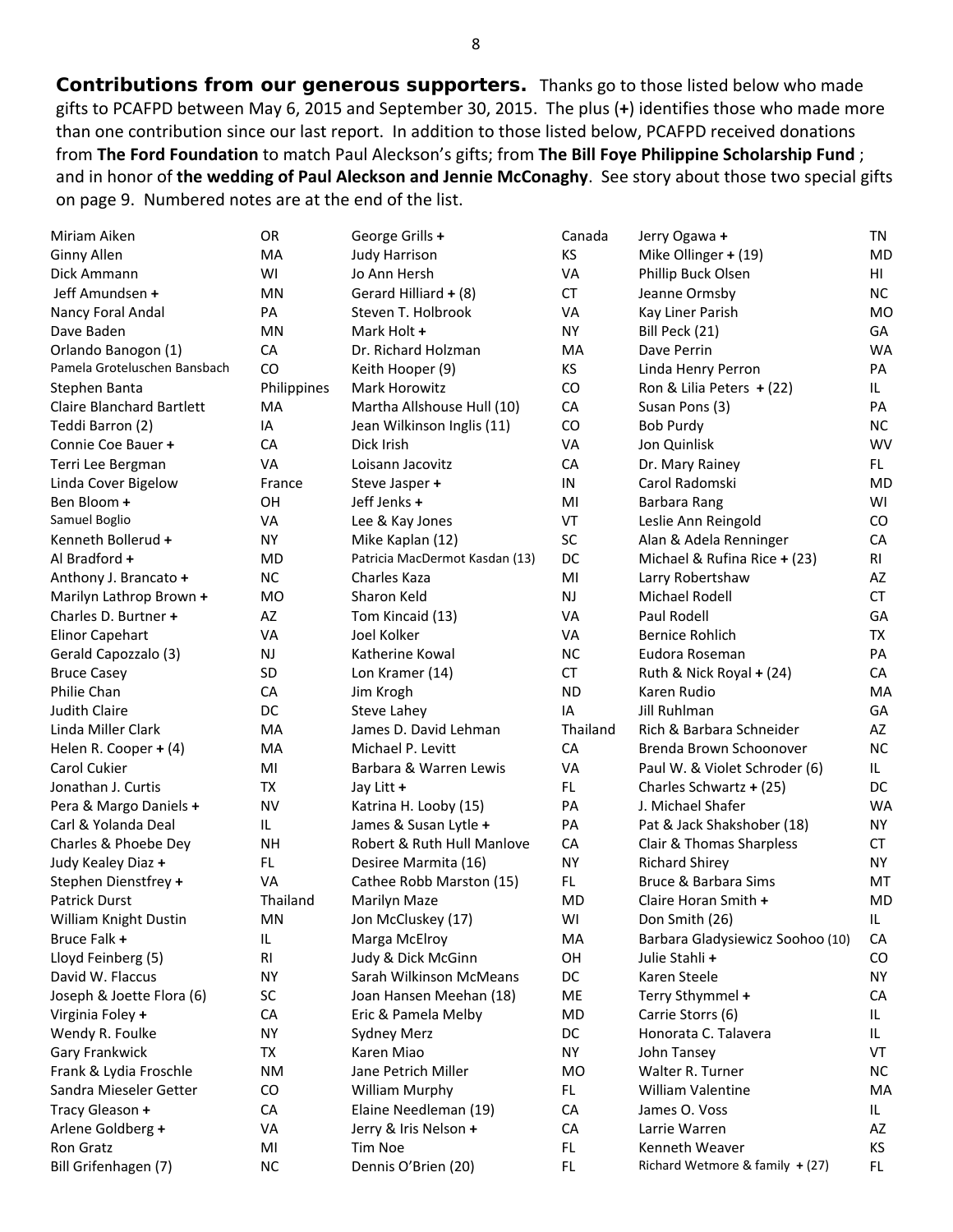#### *Contributions from our generous supporters – continued*

| Holman T. White         | MD. | Frances A. (Olsen) Williamson | WA | Evelyn Wrin        | DC. |
|-------------------------|-----|-------------------------------|----|--------------------|-----|
| Dr. Linda M. Wicks (28) | NY. | Dr. Adamson Diaz Wong         | NJ | Deane Wylie + (28) | CA  |
| Dave & Hermie Wilder +  | PA  | Rav Woods                     | КS |                    |     |

**Correction to note (37) in the spring 2015 issue of** *Balitaan***:** The dedication of Virginia Warr Rubin's gift was **in honor** of Llyn Murphy Drumbar, not in her memory. *Balitaan's* editor regrets the error.

**Notes:** (1) in memory of Patricia Ann Biddle Banogan (Negros Oriental 1966-68); (2) in memory of Kent Penfold; (3) in memory of Stanley Suyat; (4) one of Helen's gifts is in memory of Stuart Keith; (5) in memory of James D. McMullen (Samar 65-67, Group 15), who died May 29, 2015; (6) in honor of Ron & Lilia Peters; (7) in memory of Joe Sperrazza; (8) in memory of Marie Villanueva Hilliard; (9) in memory of Delores Rohaley; (10) in honor of Maureen Carroll; (11) in honor of Sarah McMeans; (12) in memory of Stan Suyat and Barb Huffer; (13) in honor of "Botch II" or Group 2; (14) in memory of John & Agnes Kramer; (15) in memory of Jana MacFarland Hofer, Group 13B; (16) in memory of Paul Lampert (Leyte); (17) in memory of Pepo & Veni Manibay of Babatngon & Tacloban, Leyte, victims of Typhoon Haiyan; (18) in memory of Judy Swigost Hill; (19) in honor of Paul Aleckson & Jennie McConaghy's wedding; (20) in honor of Group 10; (21) in memory of Rachel Singer of Group 10; (22) monthly gifts are designated for the Ron & Lilia Peters Scholarship (23) in memory of Laurence Foley; (24) in memory of Charlie Terry, Group 3; (25) in memory of Joanne Jorz & Lou Morales; (26) in memory of R. Sargent Shriver; (27) in memory of their beloved daughter Angela Wetmore; (28) in honor of the Guinaang people; (29) in memory of Carolyn Ekdahl Wylie, Group 1 ▪

**Two Special Contributions:** In August, PCAFPD received a second \$500 check from the Community Foundation of Eastern Connecticut for **The Bill Foye Philippine Scholarship Fund**, which has been established to "recognize the sacrifice of the Filipino people in southern Luzon: PQOG guerillas, teenagers, doctors and villagers who rescued US Navy Aviator William Foye during WWII (October 1944-February 1945). Their selfless actions – often at great cost – sometimes loss of life – are remembered by a grateful Foye family." ▪

PCAFPD Vice President for Student Affairs **Paul Aleckson** married **Jennie McConaghy** on July 11, 2015. On their **wedding registry**, the couple said that they would happy if friends made a gift to PCAFPD in lieu of giving them a more traditional wedding present. Thirteen individuals and couples chose to do that; and PCAFPD received \$1,640 from those listed below. Those who made gifts to PCAFPD were: Don & Mary Aleckson, Michael Aleckson, Brad Angermeier, Steve & Maron Burke, Jessica & Josh Callahan, Denise & Dick Haight , Nick & Dee Huie,



Fred & Jean Lacher, Cassandra Mahoney, the William McConaghy family, Elaine Needleman, Janel & Snapper Poche and Mike Ollinger. PCAFPD is very grateful that Paul and Jennie chose to share their happy occasion with our scholars in this meaningful way. •

Starting this year, PCAFPD will share names and contact information of RPCVs and Peace Corps staff in our database with the National Peace Corps Association (NPCA) in exchange for names from them. If you do not wish to have the contact information that you have provided to us shared with NPCA, please check the appropriate box on your donation envelope or contact us at [pcafpd@gmail.com.](mailto:pcafpd@gmail.com)